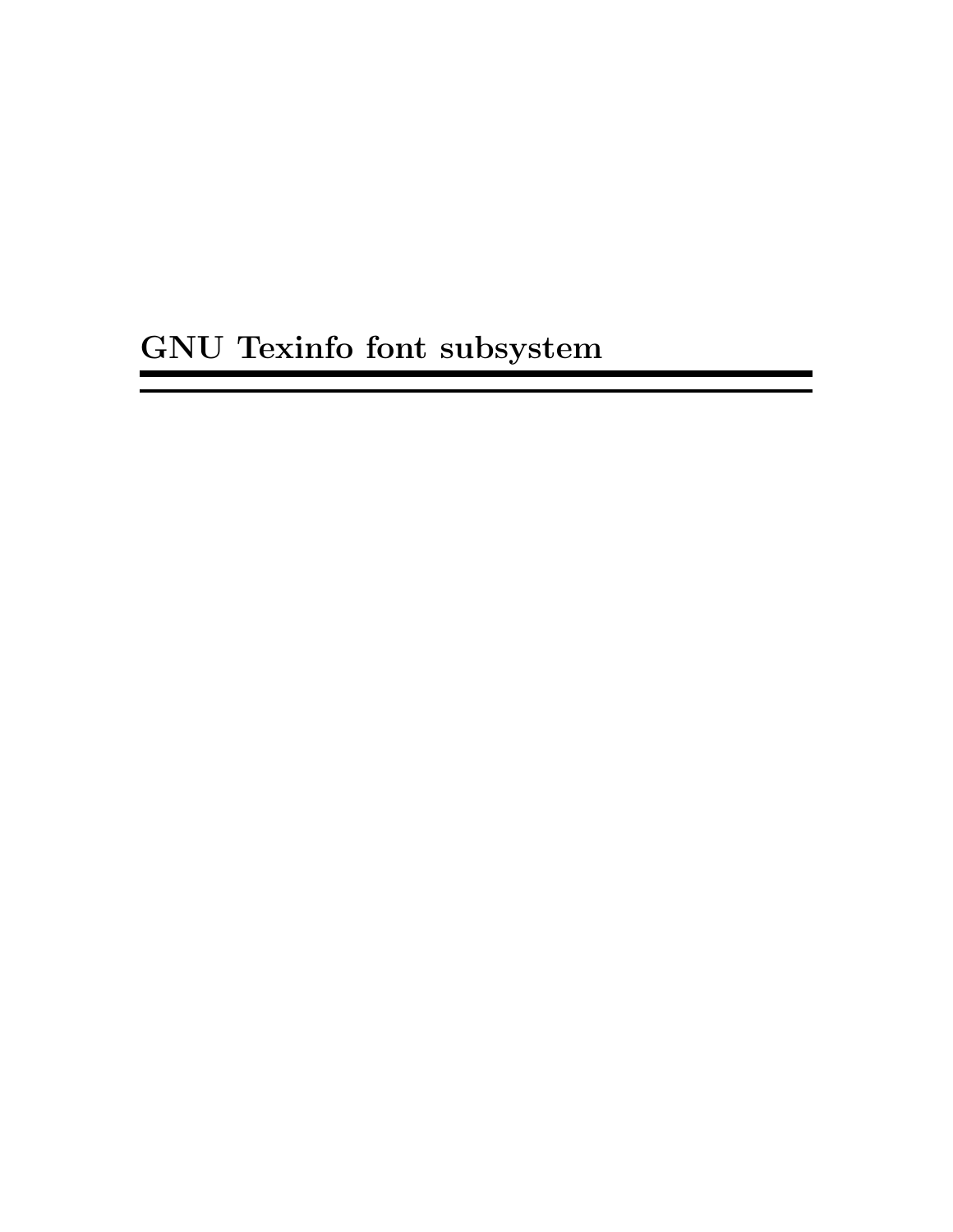## Table of Contents

| 1.1          |  |
|--------------|--|
| 111          |  |
| 112          |  |
| 113          |  |
| 114          |  |
| 12           |  |
| 1.3          |  |
| 1.3.1        |  |
| 14           |  |
| 1.5          |  |
| 1.5.1        |  |
| 1.5.2        |  |
| 1.5.3        |  |
| 1.6          |  |
| 1.7          |  |
| <b>Index</b> |  |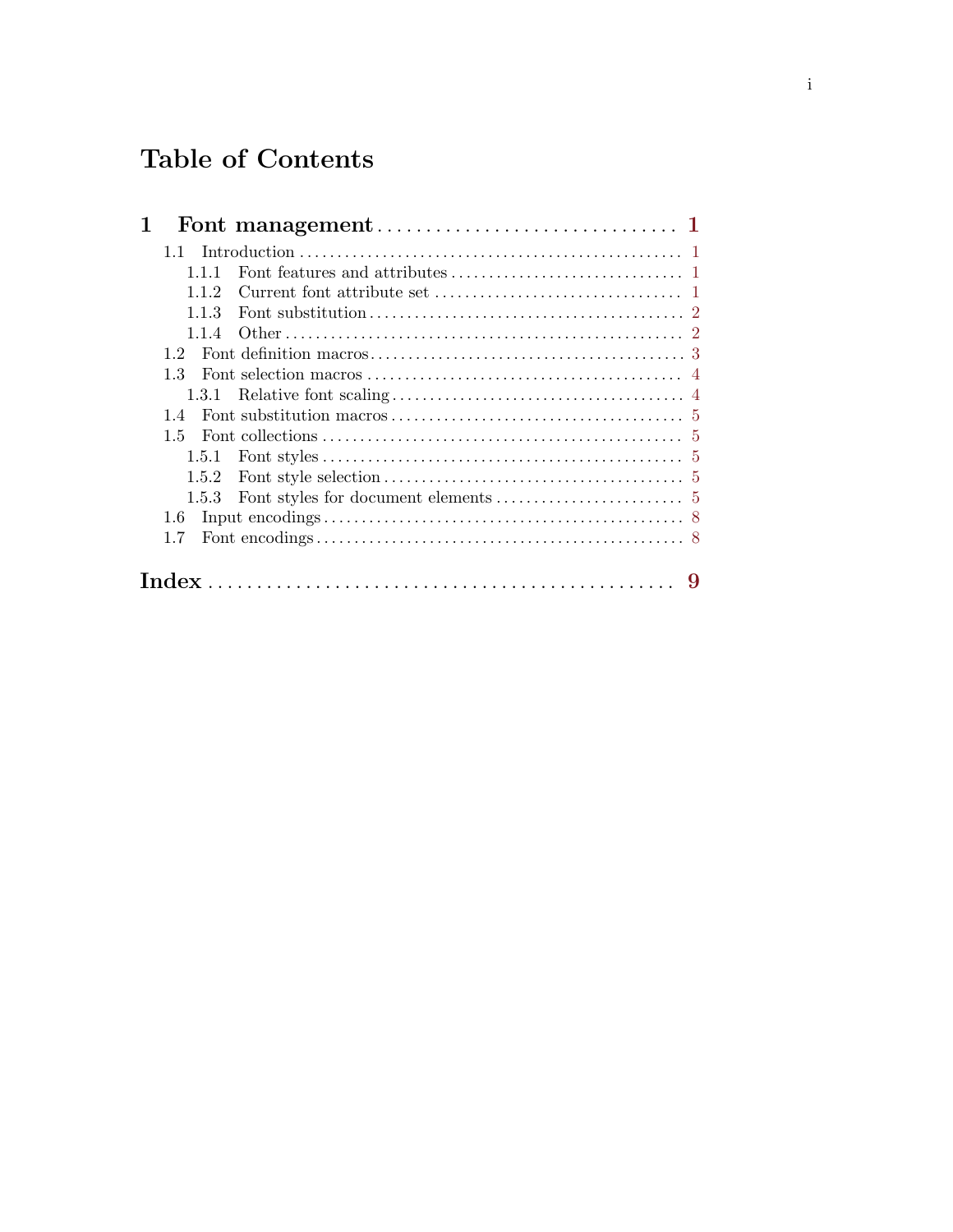## <span id="page-2-0"></span>1 Font management

Texinfo's font management macros allow customization of fonts used in the printed document.

### 1.1 Introduction

In this chapter we introduce the basic concepts of font management in Texinfo.

### 1.1.1 Font features and attributes

Each font can be characterized by a number of features. For example, a font can be characterized by weight (boldness of glyph strokes), slant (inclination of glyph strokes), etc.

Font attribute is a particular representation of a feature. For example, the "weight" feature can be represented by attributes "light", "medium", "semibold", "bold", etc.; the "slant" feature by attributes "upright", "slanted", "italic", etc.

Most font features describe physical appearance of a font. However, two special features describe organizational aspects of fonts—font family and font encoding.

A collection of related fonts is grouped into a font family. All fonts in a font family generally have the same or similar design, representing variations on that particular design. For example, a font family may include an upright font, an italic font and a bold upright font. Examples of font families: Computer Modern Roman, Times, Helvetica.

Font encoding specifies the set and the order of characters represented within a font. Examples of font encodings: OT1 (Latin upper- and lower-case characters, arabic numerals and some additional glyphs), T1 (characters of Western-European scripts), T2A (characters of Cyrillic scripts). For a guide to T<sub>E</sub>X font encodings, see http://www.ctan.org/ [tex-archive/help/Catalogue/entries/encguide.html](http://www.ctan.org/tex-archive/help/Catalogue/entries/encguide.html).

### 1.1.2 Current font attribute set

At font definition time, each font is associated with a set of attributes. Naturally, only one attribute can be specified per feature, but not every feature has to be represented.

A font then can be selected by specifying a list of attributes. At all times, Texinfo maintains a current font attribute set. Texinfo provides macros to initialize this set, as well as to modify it by adding attributes or removing attributes corresponding to certain features. If a font definition is found which matches every attribute in the resulting attribute set, the corresponding font is selected.

For example, let's assume the current font attribute set consists of the following attributes:

'CMRoman' "family" feature 'OT1' "encoding" feature 'bold' "weight" feature

If now we instruct Texinfo to add attributes 'light' and 'italic' and to remove the 'encoding' feature, the font attribute set becomes:

'CMRoman'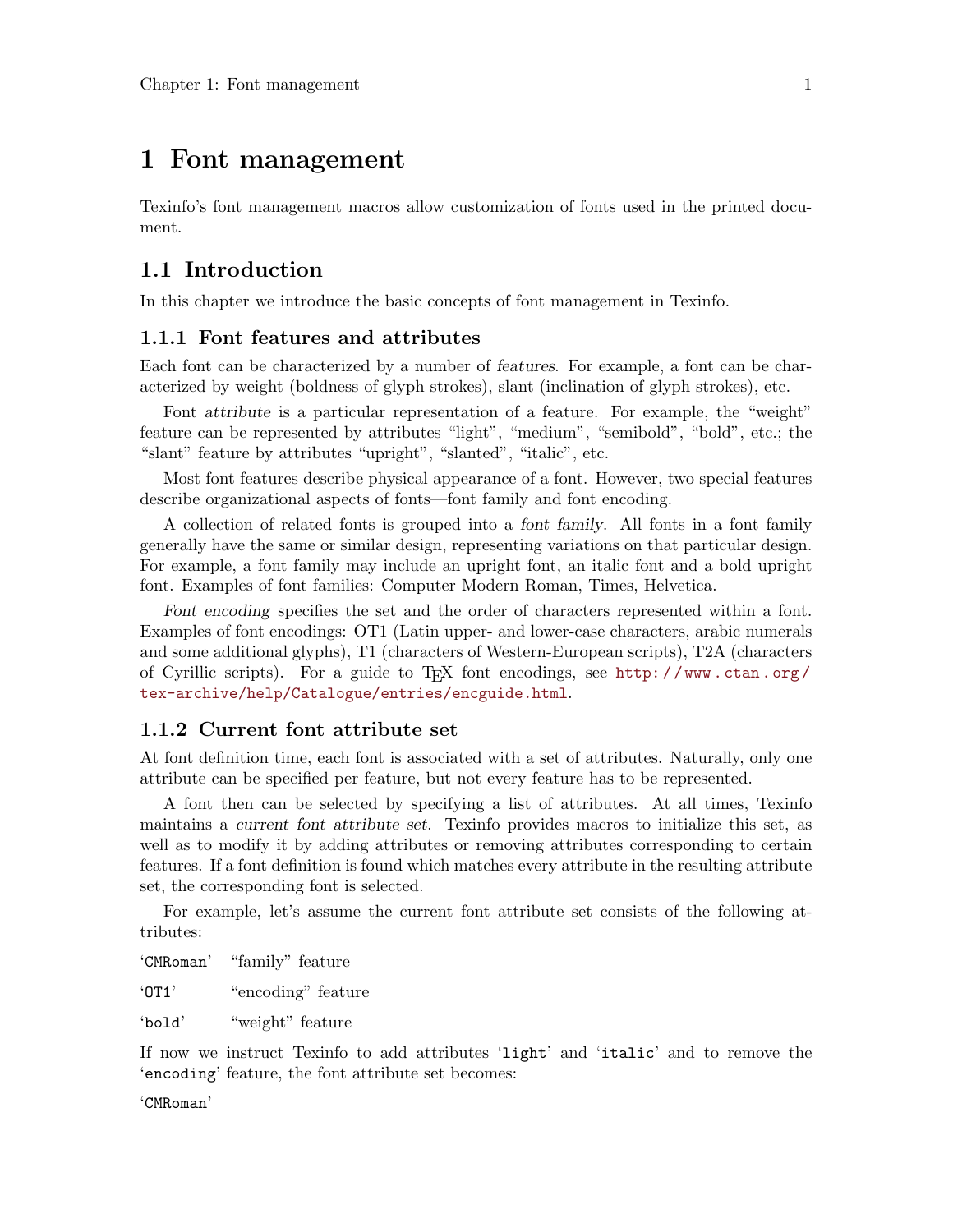<span id="page-3-0"></span>'light' replaces the 'bold' attribute of the "weight" feature

'italic' "slant" feature

Of course, in order for this font change specification to be successful, a font must be associated previously with such font attribute set.

### 1.1.3 Font substitution

Sometimes it can be convenient to replace some attributes when a font with a certain set of attributes is requested. For example, a font family may contain slanted but not italic fonts. If we only define slanted fonts, all macros explicitly requesting italic font will fail when such font family is used. But we may decide that it is acceptable to use slanted fonts wherever italic fonts are being used. To achieve this, one solution is to create fake italic font definitions by duplicating definitions of slanted fonts and replacing the 'slanted' attribute with 'italic'. An alternative, simpler solution is to define font substitution, indicating that all requests for a font with the 'italic' attribute should be satisfied with a font with the 'slanted' attribute and all other font attributes unchanged.

It is possible to specify more complex font substitutions which replace/add several attributes and/or remove attributes corresponding to certain features. All defined substitutions are applied in turn, starting with the current font attribute set, with the later substitutions performed on the result of the previous, so that it's possible to define chains of substitutions. Note that font substitution works with attribute sets; only the final attribute set is used to look up the corresponding font, so intermediate sets do not have to be associated with any font.

Unlike font selection, font substitution is "permissive", that is, in order for a font substitution to be applied, its attribute set doesn't need to match the current font attribute set exactly, it can just be a subset of the font attribute set. For example, if a font substitution is defined to apply to the set of two attributes 'CMRoman' and 'OT1', the substitution will also apply to any of the following attribute sets:

- 'CMRoman', 'OT1', 'upright';
- 'CMRoman', 'OT1', 'bold';
- 'CMRoman', 'OT1', 'upright', 'bold';

but to none of the following:

- 'CMRoman';
- $\bullet$  'OT1';
- 'CMRoman', 'upright';
- 'OT1', 'upright'.

"Restrictive" font substitutions, where attribute sets have to mach exactly, are (currently?) not supported.

#### 1.1.4 Other

Scaling factor is an integer equal to magnification ratio times 1000.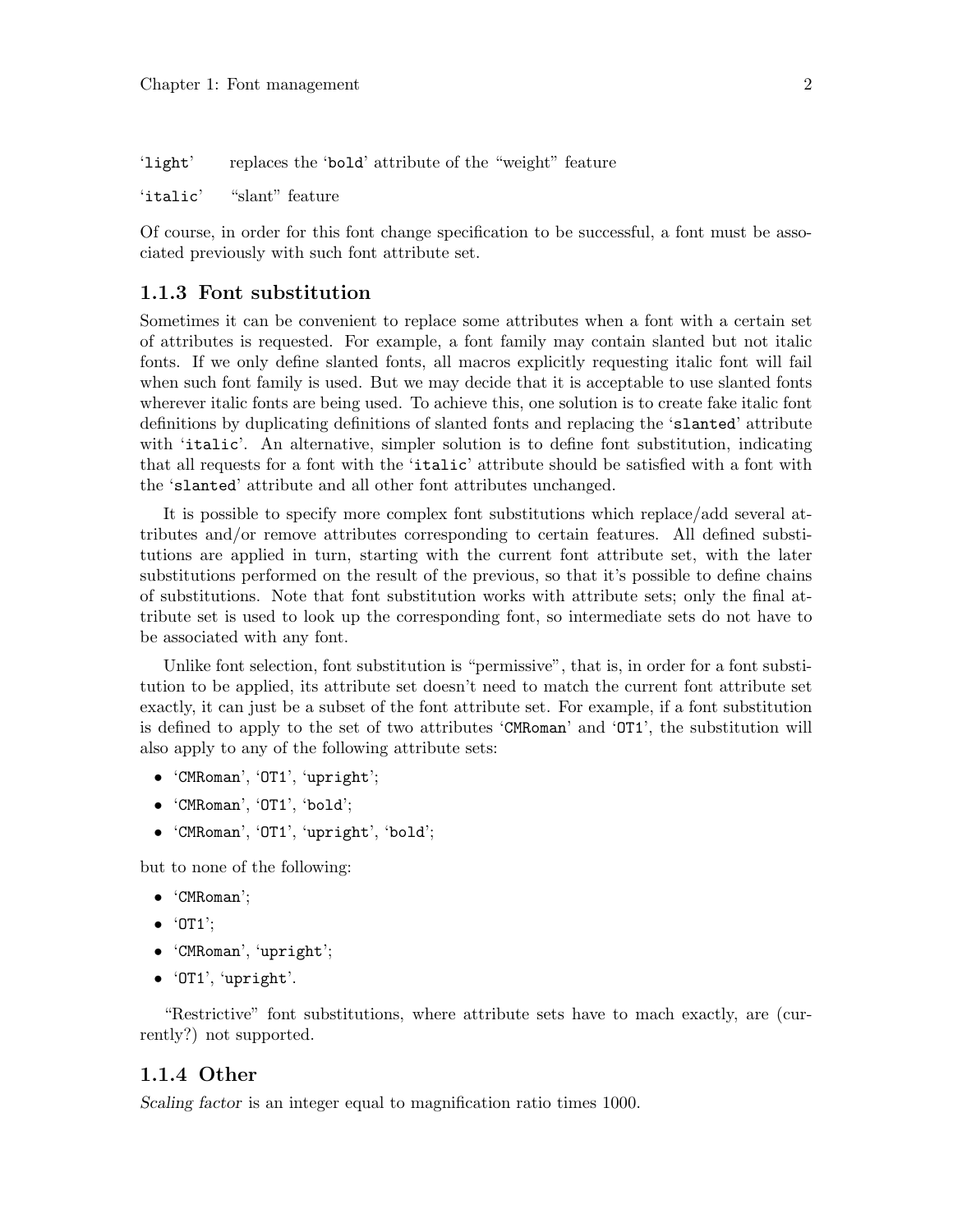### <span id="page-4-0"></span>1.2 Font definition macros

Font attributes can be defined with the command

#### @newfontatrrs feature attribute-list

where feature is the font feature to associate the attributes with, attribute-list is a commaseparated list of one or more attributes to define. It is not an error to define an already defined attribute, as long as that attribute is associated with the same font feature as before.

For example, the following command

#### @newfontattrs encoding OT1,OMS,OML,OMX

defines the classic TEX font encodings. After the above definition, the following command will be valid:

@newfontattrs encoding OT1,T1

but the following command will generate an error (feature names are case-sensitive):

@newfontattrs Encoding OT1

A font can be defined with the command

#### @newfont scale font size lskip[,reduced,small,smaller] [attr-list]

Here optional parts are in square brackets. The arguments are as follows:

| scale          | Font's relative scaling factor (see below).                                                                                                                                |
|----------------|----------------------------------------------------------------------------------------------------------------------------------------------------------------------------|
| font           | Font file name (e.g., cmr10).                                                                                                                                              |
| size           | Design size of the font (see below) specified as a T <sub>F</sub> X dimension or a number<br>(in which case T <sub>F</sub> X points are assumed).                          |
| lskip          | Recommended line skip scaling factor which will be multiplied by the selected<br>font size to get the actual line skip.                                                    |
| reduced        | Scaling factor for a reduced-size font ("one size smaller"), used for acronyms.<br>Default is $909 (10/11)$ .                                                              |
| small          | Scaling factor for a small-size font ("two sizes smaller"), used for indices, foot-<br>notes, small examples, etc. Default is $818 (9/11)$ .                               |
| smaller        | Scaling factor for an even-smaller-size font ("three sizes smaller"), used for<br>superscripts, subscripts, the L <sup>AT</sup> FX logo, etc. Default is $727$ ( $8/11$ ). |
| $_{attr-list}$ | List of attributes to associate with the font. If omitted, attributes from the last<br><b>Conducter</b> command are applied.                                               |

This scheme doesn't provide for situation when we want different reduced, small and smaller settings for the same font for different size ranges.

Different font families have different notions of font size. For example, Bera fonts at 10 pt look much bigger than Computer Modern fonts at 10 pt. When mixing fonts and font families, their sizes must be scaled to achieve visual uniformity. This is what the relative scaling factor (the first argument of @newfont) is for—it specifies the scaling factor which needs to be applied to a font to match a corresponding font from the Computer Modern collection of fonts (which are the default fonts of Texinfo).

Maybe it makes better sense to specify scale for the entire family and not for individual fonts. Not sure if fonts from the same family would ever need different scaling factors. One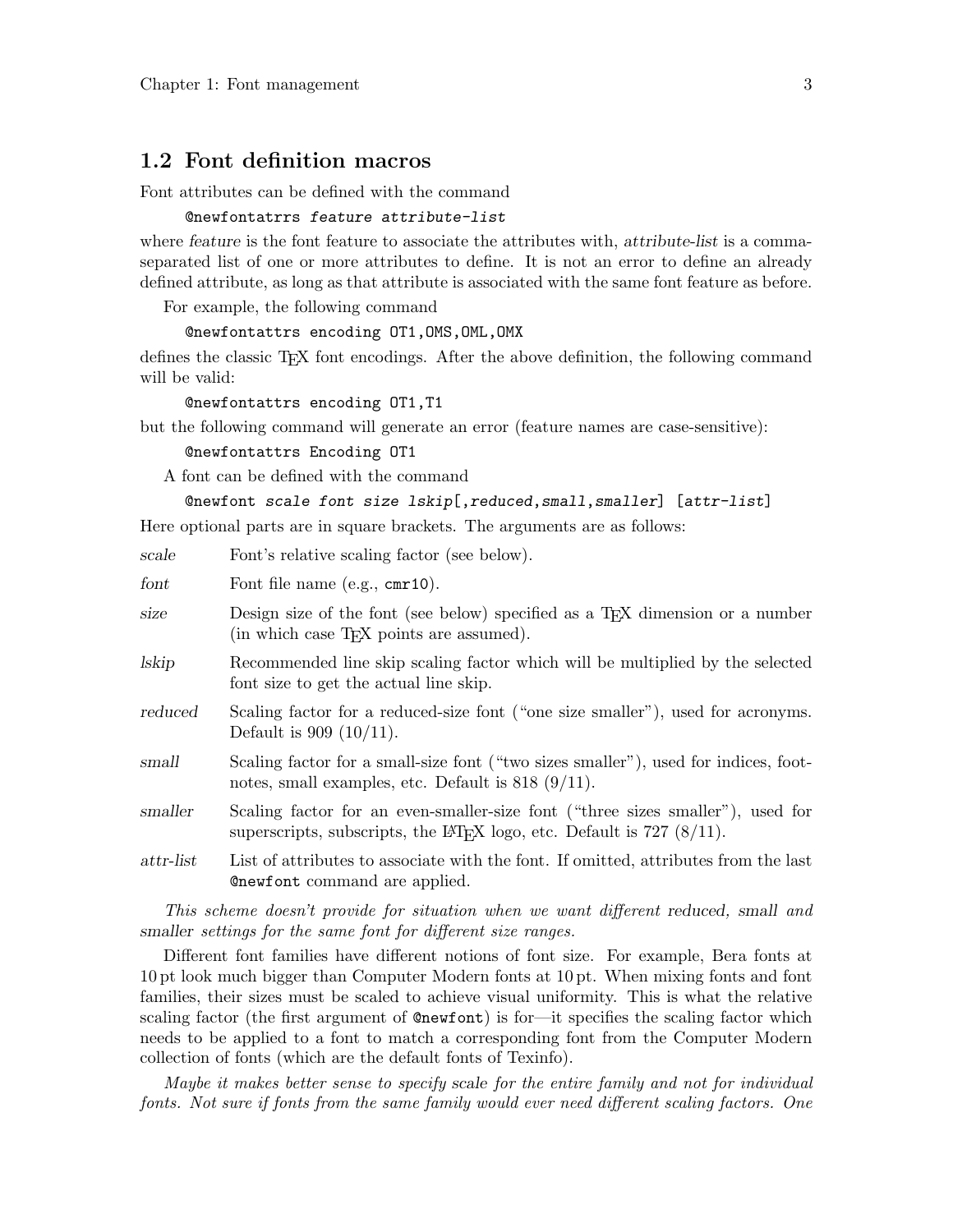<span id="page-5-0"></span>(hypothetical?) case I can think of is when a font family provides fonts at several design sizes, and those design sizes scale differently to the corresponding Computer Modern design sizes, so each design size has to be tweaked individually.

Each font has a design size, which is the size in which the designer intended the font to be displayed (the size argument of @newfont). To produce a font in a size other than the design size, Texinfo can scale a font. Many font families provide fonts in only one design size, usually 10 pt. When fonts are provided in several design sizes, it is best to define all the provided design sizes.

For example, Computer Modern Roman font family provides five design sizes (7 pt, 8 pt, 9 pt, 10 pt and 12 pt) for the italic medium-weight face, but only one design size (10 pt) for the upright caps and small caps face. The font encoding for both faces is OT1. Therefore, part of the definition of the CMRoman font family dealing with italic and caps and small caps faces might look like the following:

```
@newfontattrs family CMRoman
@newfontattrs encoding OT1
@newfontattrs slant upright,italic
@newfontattrs caps normalcaps,capssmallcaps
@newfont 1000 cmti7 7 1350 CMRoman,OT1,italic,normalcaps
@newfont 1000 cmti8 8 1300
@newfont 1000 cmti9 9 1250,1
@newfont 1000 cmti10 10 1200
@newfont 1000 cmti12 12 1150
@newfont 1000 cmcsc10 10 1200 CMRoman,OT1,upright,capssmallcaps
```
### 1.3 Font selection macros

The @setfont command sets the current attribute list and then selects the font associated with that list:

#### @setfont{attribute-list}

If you don't want to specify all attributes but just want to add certain attributes to the current attribute list and/or remove attributes for certain features, use the command

```
@modfont{feature-list}{attribute-list}
```
Any attributes corresponding to features from feature-list will be removed from the current attribute list, attributes from attribute-list will be added to it, and the resulting attribute list will be used by Texinfo to select a font.

### 1.3.1 Relative font scaling

By default, all fonts are scaled to match the Computer Modern fonts, and the Computer Modern fonts come out at their "natural" sizes. This happens when base font scaling factor is set to 1000, the relative scaling factor of the Computer Modern fonts. You can set a different base scaling factor using the command

#### @fontbasescale scale

If scale is omitted, the current font's relative scaling factor will be used.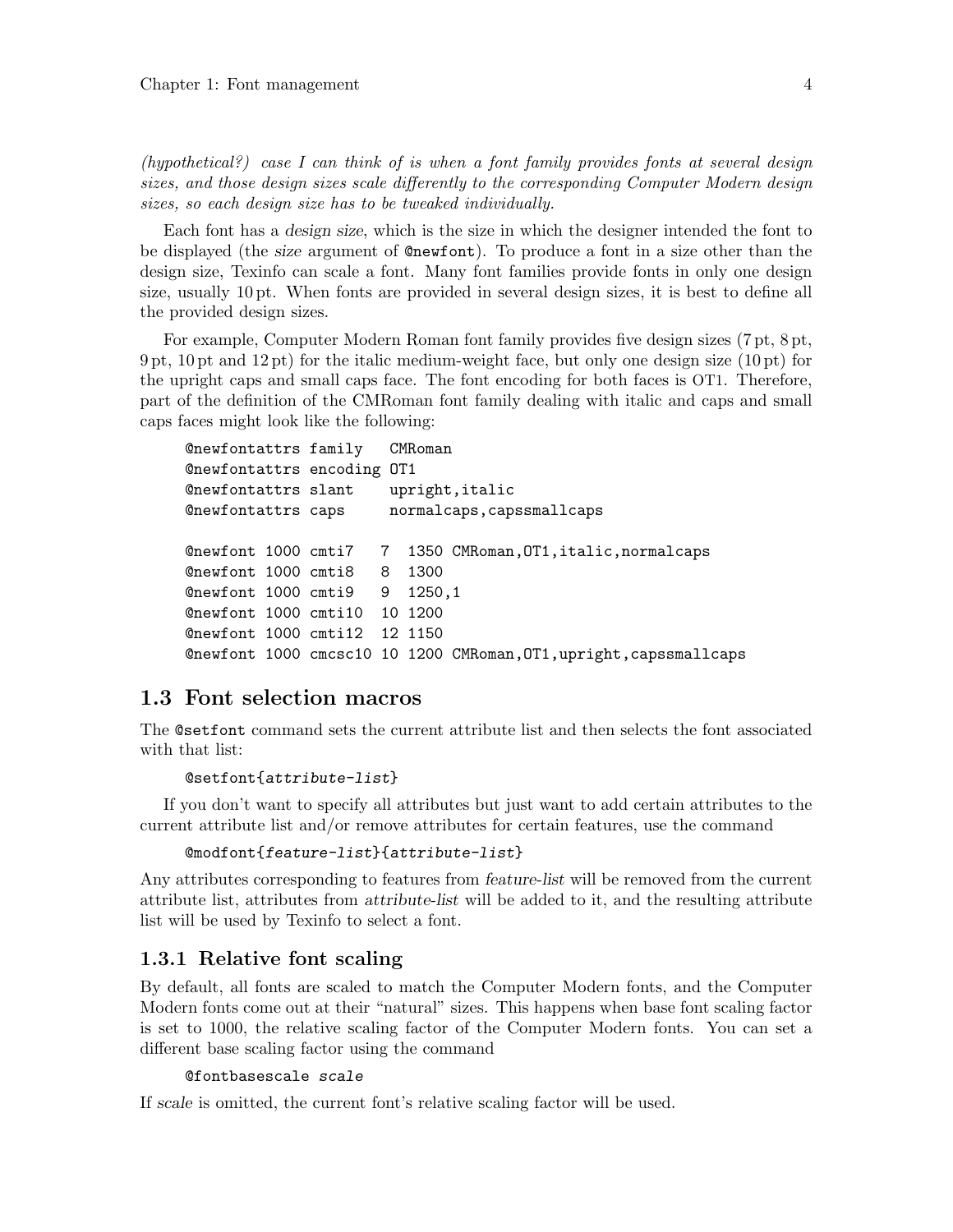## <span id="page-6-0"></span>1.4 Font substitution macros

Each font substitution consists of three sets: filter (set of attributes), removed features (set of features) and added attributes (set of attributes). When selecting a font, Texinfo applies the list of defined substitutions to the current attribute list, and uses the resulting attribute list to selects a font.

examines each substitution in turn, applying those whose filter matches the current attribute list (i.e., those whose filter contains each attribute from the list) to the result of the previous substitutions on the current attribute list. The resulting attribute list as used to select a font.

To add a substitution to the head of the substitution list, use the command

```
@fontsubstpre =filter -removed-features +added-attributes
```
The following command adds a substitution to the tail of the substitution list:

```
@fontsubstpost =filter -removed-features +added-attributes
```
### 1.5 Font collections

```
@declarefontcollection
```
@fontcollection

### 1.5.1 Font styles

Font styles are a way to apply one of the defined font families to the text. It is possible to specify font styles for the various elements of a document individually, such as body text, page headings and footings, table of contents, indexes, and chapter, section, subsection and sub-subsection titles.

### 1.5.2 Font style selection

Below are the styles defined by Texinfo, with the corresponding default meanings and commands which select them. All the style commands take a single argument in braces and typeset it according to font attributes specified for the style.

'serif' serifed fonts (CMRoman), applied with @serif.

'sans' sans serif fonts (CMSans), applied with @sansserif.

'mono' monospace fonts (CMMono), applied with @t.

'default' fonts used in absence of any style switches, and applied with @r (CMRoman).

'math' fonts used in math mode (CMMath), no explicit switches.

For example, the command

@sansserif{text}

typesets 'text' using the 'sans' font style (which results in a sans serif font by default).

### 1.5.3 Font styles for document elements

It is possible to customize each of the above styles separately for each element of the document. Texinfo associates styles with the following elements: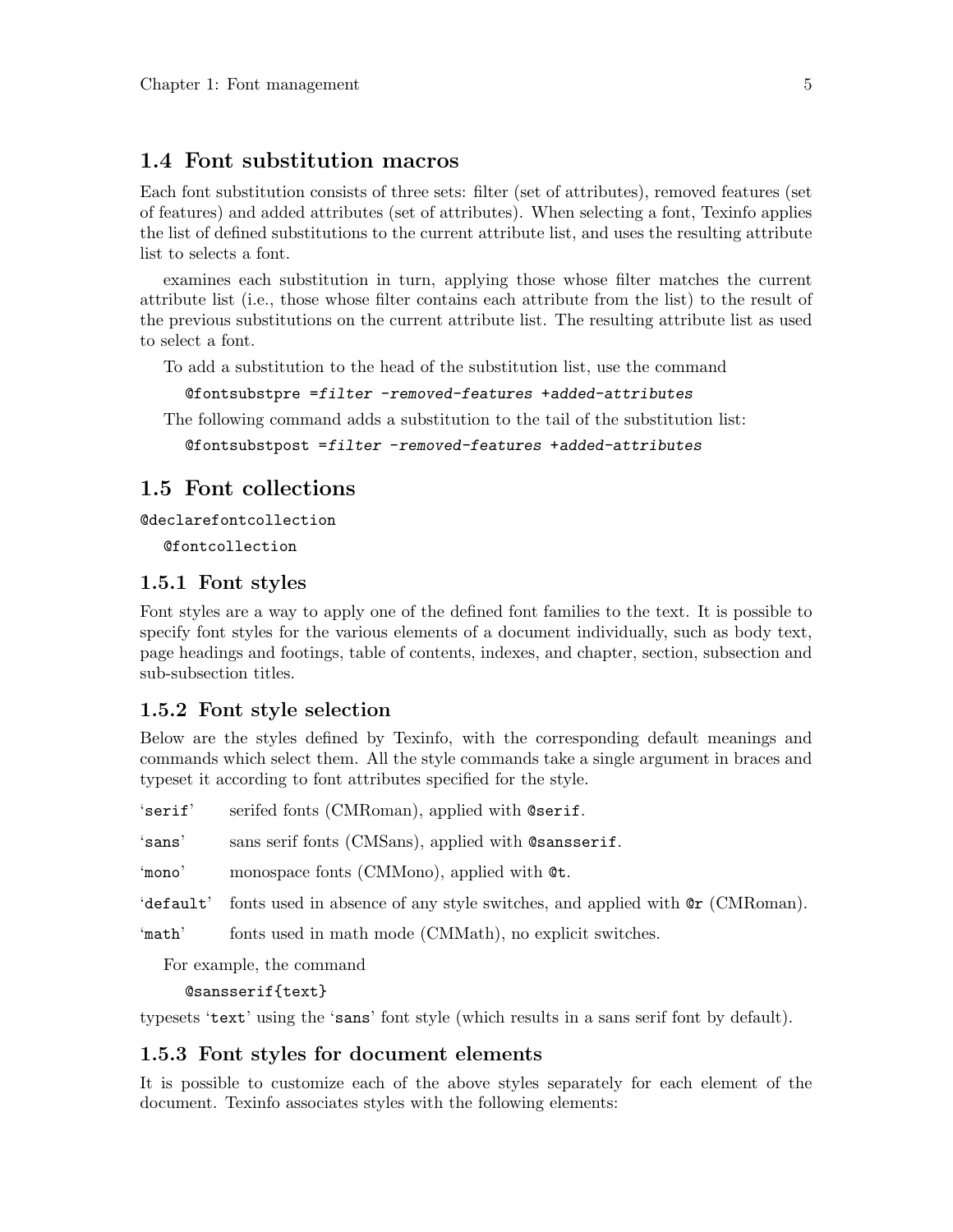<span id="page-7-0"></span>'\*' Default, used for body text. Attributes from this 'element' are also inherited by other elements, unless those elements redefine them.

#### 'heading'

'footing' Page headings and footings.

'toc' The table of contents.

#### 'shorttoc'

The short table of contents.

#### 'shorttocchapter'

Chapters in the short table of contents.

'index' Indexes.

#### 'indexinitials'

Initials in the index.

'title' Document title.

```
'chapter'
```
'section'

```
'subsection'
```
'subsubsection'

Chapter, section, subsection and sub-subsection titles.

To associate a font family with a particular style for a particular document element, use the following command:

#### @fontfamily element style family

To specify which font axes should be used, use the command

### @fontaxes element style axes

where axes is a comma-separated list of axes, or a single '.' if none.

The following commands will set font size, shape and weight to be used for a document element:

### @fontsize element point-size @fontshape element shape @fontweight element weight

Before you start defining font attributes for the styles, it might be a good idea to @unsetfonts, which unsets all font attribute definitions except the defaults, which are set as follows:

| @fontfamily * default CMRoman |             |         |
|-------------------------------|-------------|---------|
| @fontfamily * serif           |             | CMRoman |
| @fontfamily * sans            |             | CMSans  |
| @fontfamily * mono            |             | CMMono  |
| @fontfamily * math            |             | CMMath  |
| <b>@fontaxes</b>              | * default . |         |
| <b>@fontaxes</b>              | * serif     |         |
| <b>@fontaxes</b>              | * sans      |         |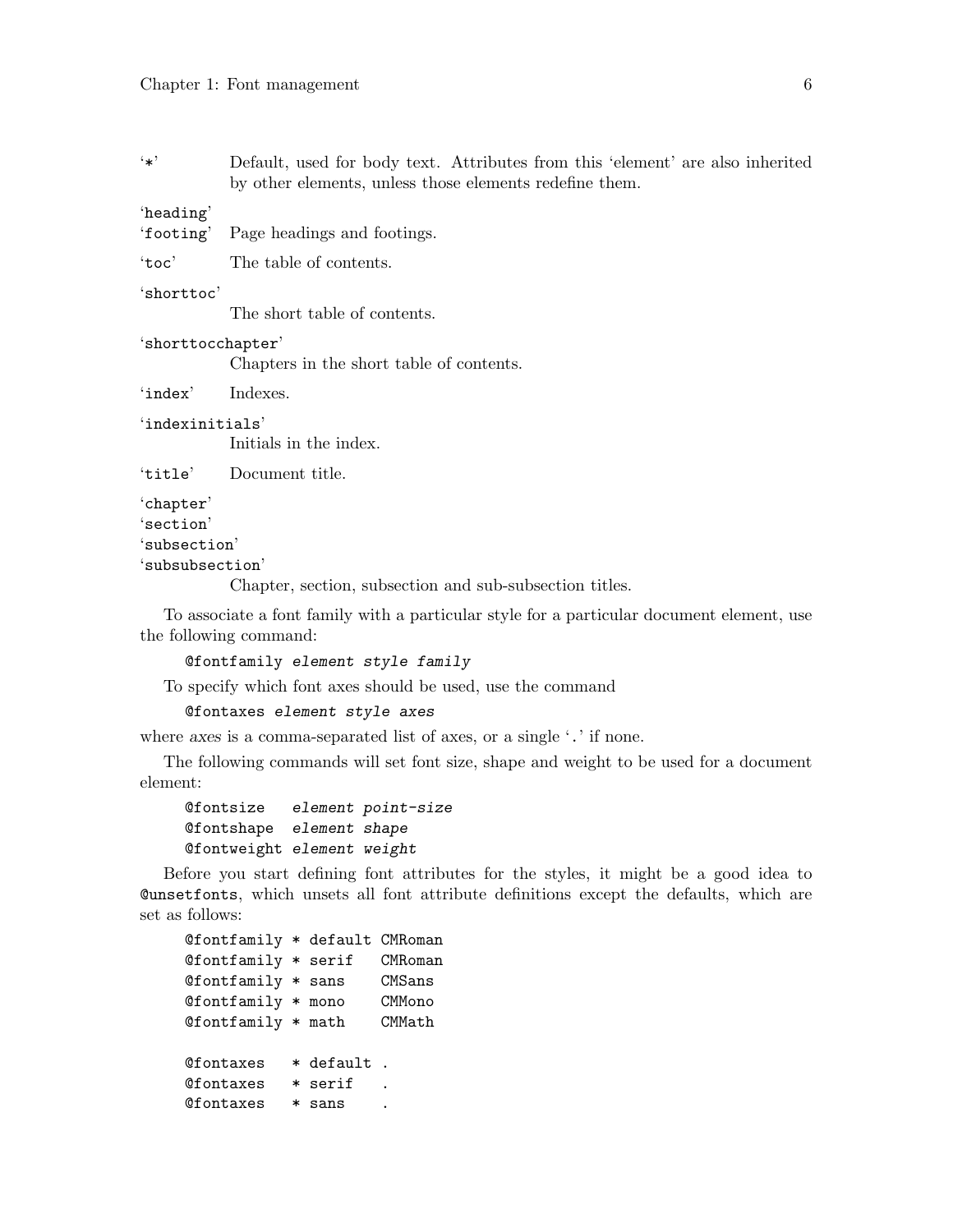```
@fontaxes * mono .
@fontaxes * math
@fontsize * 11
@fontweight * m
@fontshape * n
```
After you have finished specifying font attributes for the styles, you should activate them with @setfonts. To revert to the default styles, call @resetfonts.

Below is a complete example of a document style specification.

```
@c Use Computer Modern fonts with no axes (the defaults).
@unsetfonts
@c The body text will be 12pt medium-weight upright font.
@fontsize * 12
@c Page headings are in a smaller italic font; footings are in
@c smaller upright.
@fontsize heading 10
@fontshape heading it
@fontsize footing 10
@c TOC is in the default face and smaller; indexes are in the default
@c face and even smaller.
@fontsize toc 11
@fontsize index 10
@c Font attributes for the title. We are not going to use @serif,
@c @sans, etc., so we don't care about non-default styles.
@fontfamily title * SomeFunkyFontFamily
@fontaxes title * of,pf
@fontsize title 20
@fontweight title bx
@fontshape title it
@c Use sans fonts for chapters, sections and subsections. We exchange
@c the meanings of @sans and @serif.
@fontfamily chapter * CMSans
@fontfamily chapter serif CMSans
@fontfamily chapter sans CMRoman
@fontfamily chapter math CMBrightMath
@fontsize chapter 17
@fontfamily section * CMSans
@fontfamily section serif CMSans
@fontfamily section sans CMRoman
```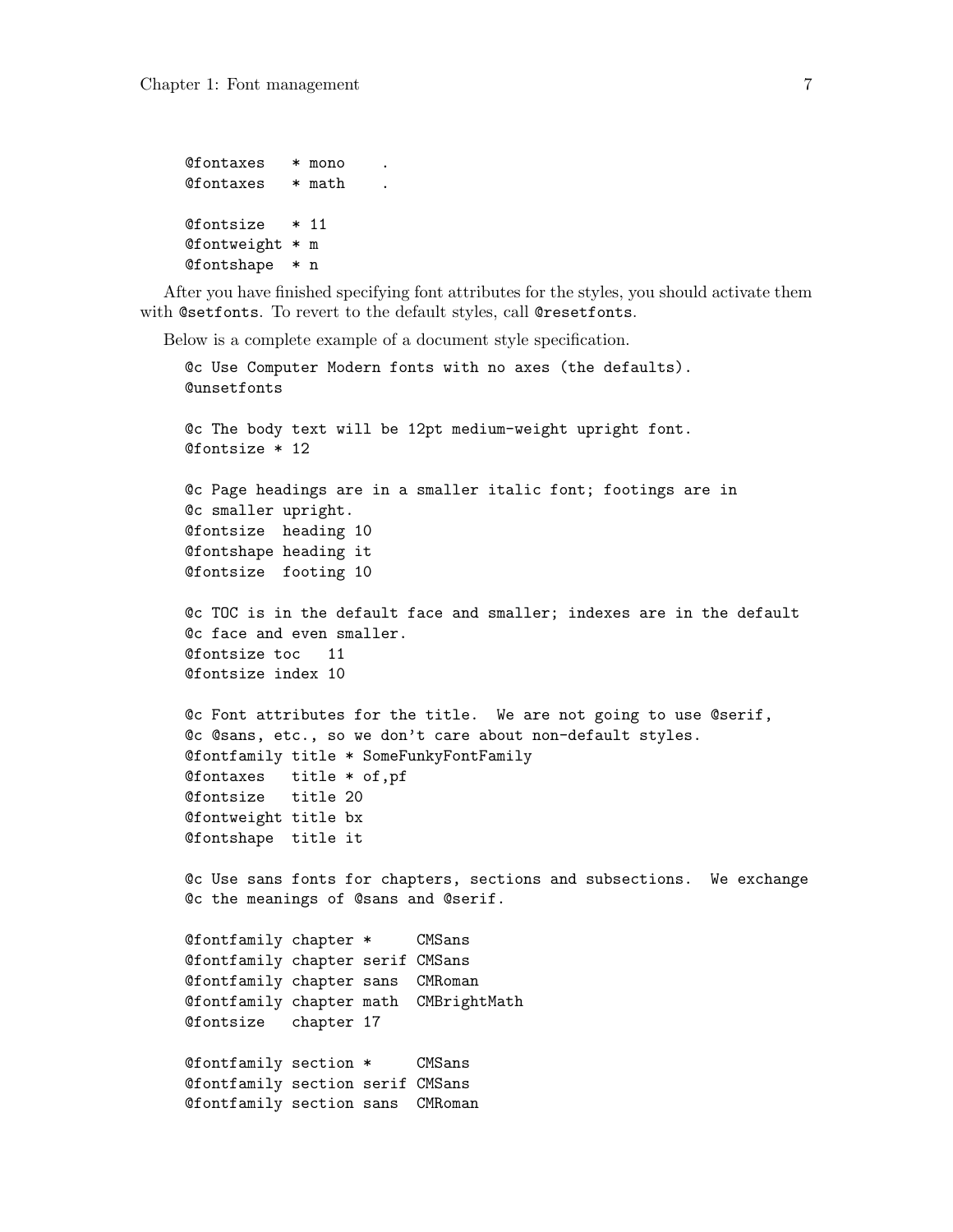<span id="page-9-0"></span>@fontfamily section math CMBrightMath @fontsize section 14 @fontfamily subsection \* CMSans @fontfamily subsection serif CMSans @fontfamily subsection sans CMRoman @fontfamily subsection math CMBrightMath @fontsize subsection 12 @c Don't forget to activate the styles. @setfonts

- 1.6 Input encodings
- 1.7 Font encodings